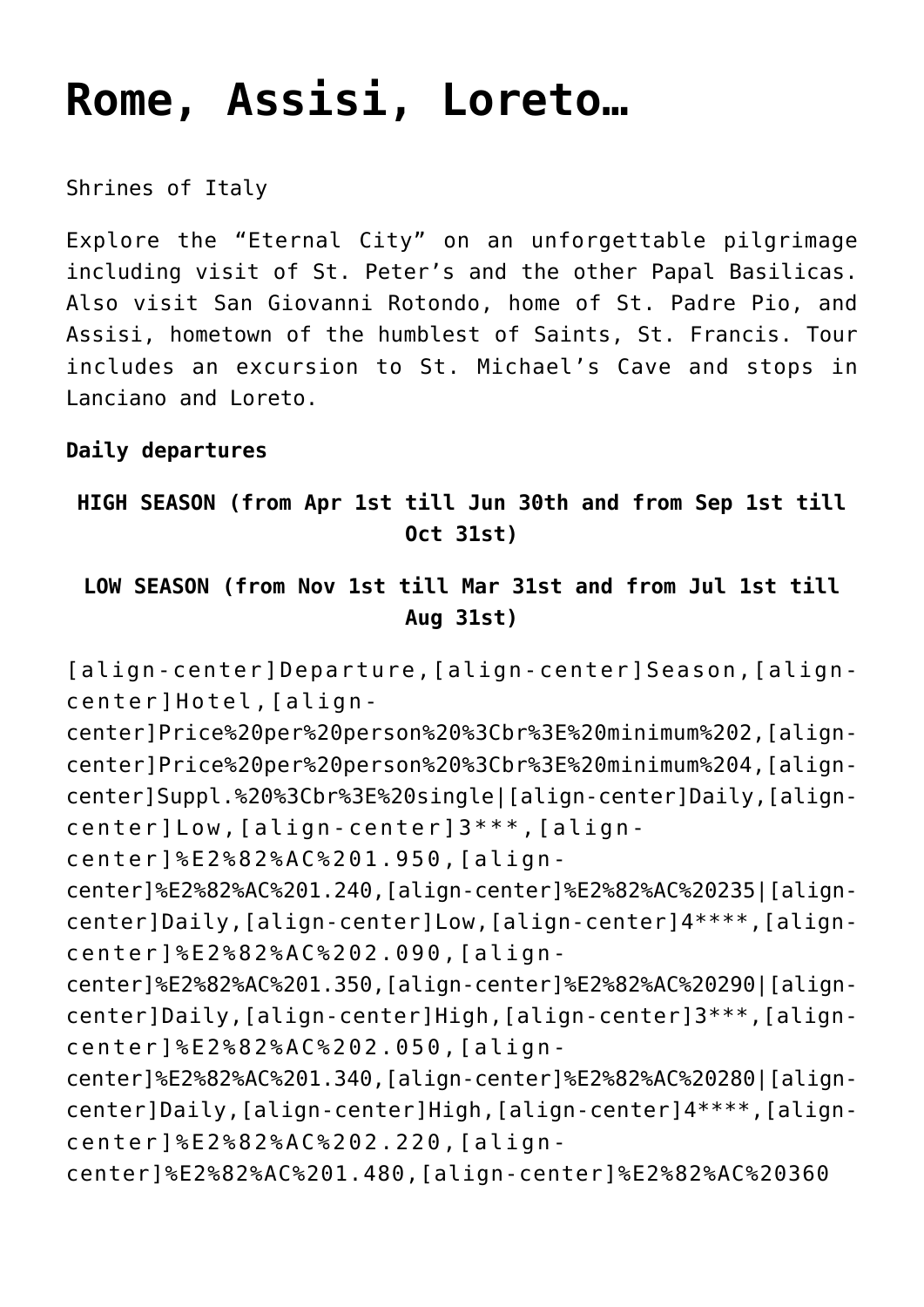# **Supplements and reductions**

**Reductions** – Free: children 0/2 years old in triple room with two adults – 50% off: children 2/8 years old in triple room with two adults – 25% off: third passenger in triple

# **Foreseen hotels**

*ROME* 3\*\*\* Bonus Pastor – 4\*\*\*\* Cicerone

*SAN G. ROTONDO*

3\*\*\* Colonne – 4\*\*\*\* Centro Spiritualità Padre Pio

*ASSISI*

3\*\*\* Domus Pacis – 4\*\*\*\* Grand Hotel Assisi

## **Important information**

- The prices are valid from minimum 4 to maximum 7 people.
- Coronavirus / COVID-19: all our providers (minivan, drivers, local guides, hotels, restaurants, etc.) involved in this tour follow the current policy of each country in order to limit the spread of the Coronavirus pandemic.

## **01 – ROME**

Arrival at the Hotel in Rome and accommodation. Rest of the day at leisure. Overnight in hotel.

#### **02 – ROME**

Buffet breakfast in hotel. Today enjoy a full-day sightseeing (with private English-speaking local guide) moving around the "Eternal City" with the metro: in the morning we'll visit St. Peter's Basilica and the beautiful St. Peter's Square. In the afternoon we'll complete the visit of the main Basilicas: the Basilica of St. Mary Major, St. John Lateran with nearby Holy Stairs Church and St. Paul Outside the Walls. Return to your